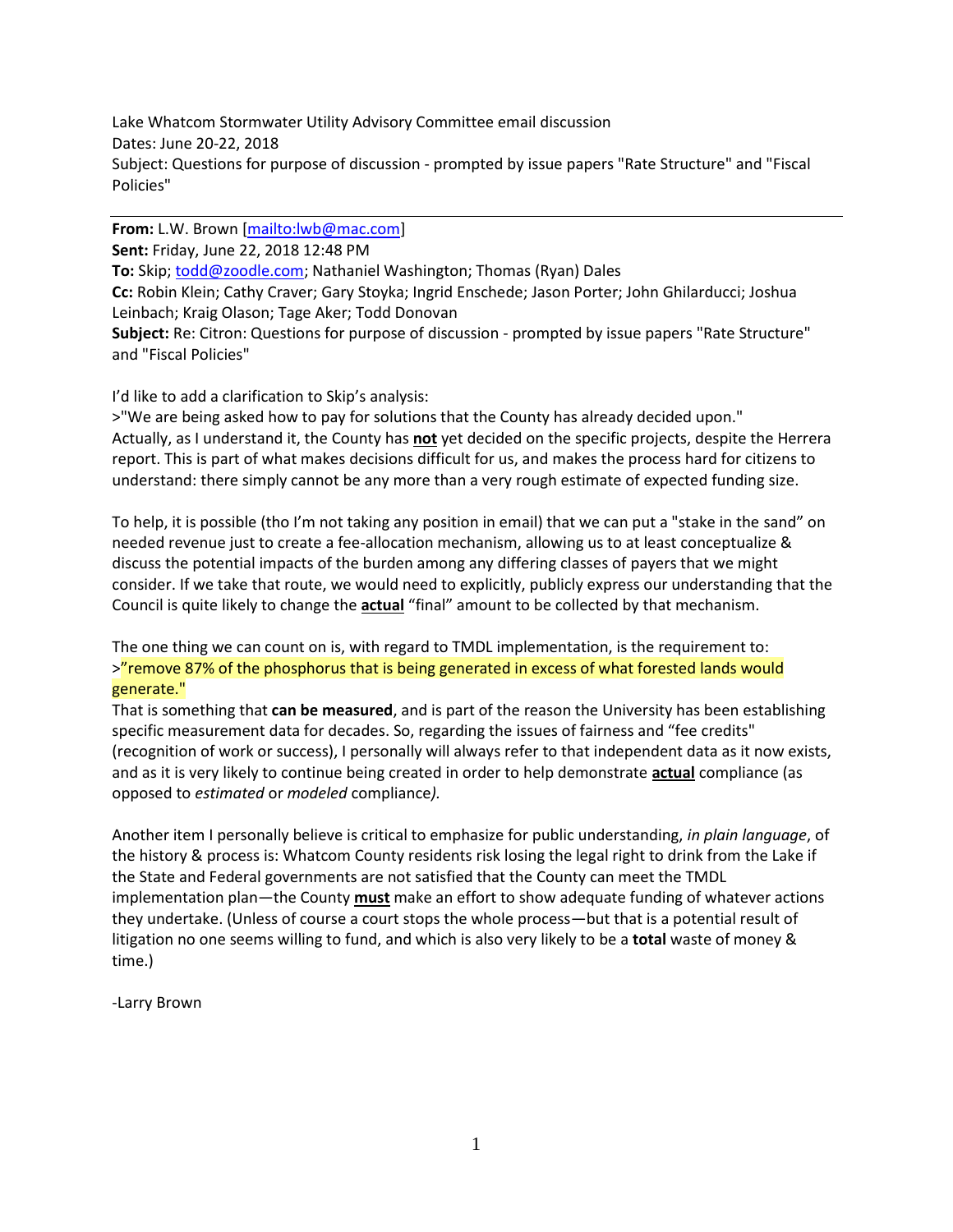On Jun 22, 2018, at 9:43 AM, Skip [<harryjohnsen@comcast.net>](mailto:harryjohnsen@comcast.net) wrote:

Good point. Names are important. They can create unjustified expectations or misunderstandings. The resolution appointing us refers to the need for a "special funding district" but then notes the Council has established the Stormwater Utility Service Area to serve that purpose. From now on, it shall be "Stormwater USA"!

On the topic my earlier little essay on the Committee's role or task, here is one modification. Resolution 2018-008 authorizes the Committee to provide "stakeholder input and recommendations . . . of alternative funding solutions and the development of a recommended rate structure" needed to collect "revenue to fulfill the Total Maximum Daily Load (TMDL) implementation plan including the Lake Whatcom Comprehensive Stormwater Plan." That is a bit broader than my conclusion about addressing only the costs of retrofits within the "developed areas". Still, we are not being asked how to fix the problems. We are being asked how to pay for solutions that the County has already decided upon. Despite the name the Council gave to our committee, we are not a general "stormwater utility advisory committee". We are designated as a stormwater utility funding and rate structure advisory committee. Everything else, interesting as it may be, is beyond our scope.

Sent from [Mail](https://go.microsoft.com/fwlink/?LinkId=550986) for Windows 10

**From:** [Todd Citron](mailto:todd@zoodle.com) **Sent:** Thursday, June 21, 2018 10:37 PM **To:** ['Skip'](mailto:harryjohnsen@comcast.net) **Cc:** ['Robin Klein';](mailto:RKlein@co.whatcom.wa.us) ['Cathy Craver';](mailto:CCraver@co.whatcom.wa.us) ['Gary Stoyka';](mailto:GStoyka@co.whatcom.wa.us) ['Ingrid Enschede';](mailto:IEnsched@co.whatcom.wa.us) ['Jason Porter';](mailto:jporter@cob.org) ['John](mailto:johng@fcsgroup.com)  [Ghilarducci';](mailto:johng@fcsgroup.com) ['Joshua Leinbach';](mailto:JLeinbac@co.whatcom.wa.us) ['Kraig Olason';](mailto:KOlason@co.whatcom.wa.us) ['Laurence Brown';](mailto:BODbrown@SuddenValley.com) ['Nathaniel Washington';](mailto:natwash46@gmail.com) ['Tage](mailto:tagea@fcsgroup.com)  [Aker';](mailto:tagea@fcsgroup.com) ['Thomas \(Ryan\) Dales';](mailto:ryan.dales@wwu.edu) ['Todd Donovan'](mailto:TDonovan@co.whatcom.wa.us)

**Subject:** RE: Citron: Questions for purpose of discussion - prompted by issue papers "Rate Structure" and "Fiscal Policies"

Thanks Skip.

I think we might all want to get in the habit of not using the term "district" to describe the utility, as I think that this implies some kind of entity was created; rather it is a service area, so it is "Lake Whatcom Stormwater Utility Service Area" as stated in the original ordinance. I was using the term "Stormwater District" for years up until now, so it is a challenge for me, too, to make the change…

Cheers,

Todd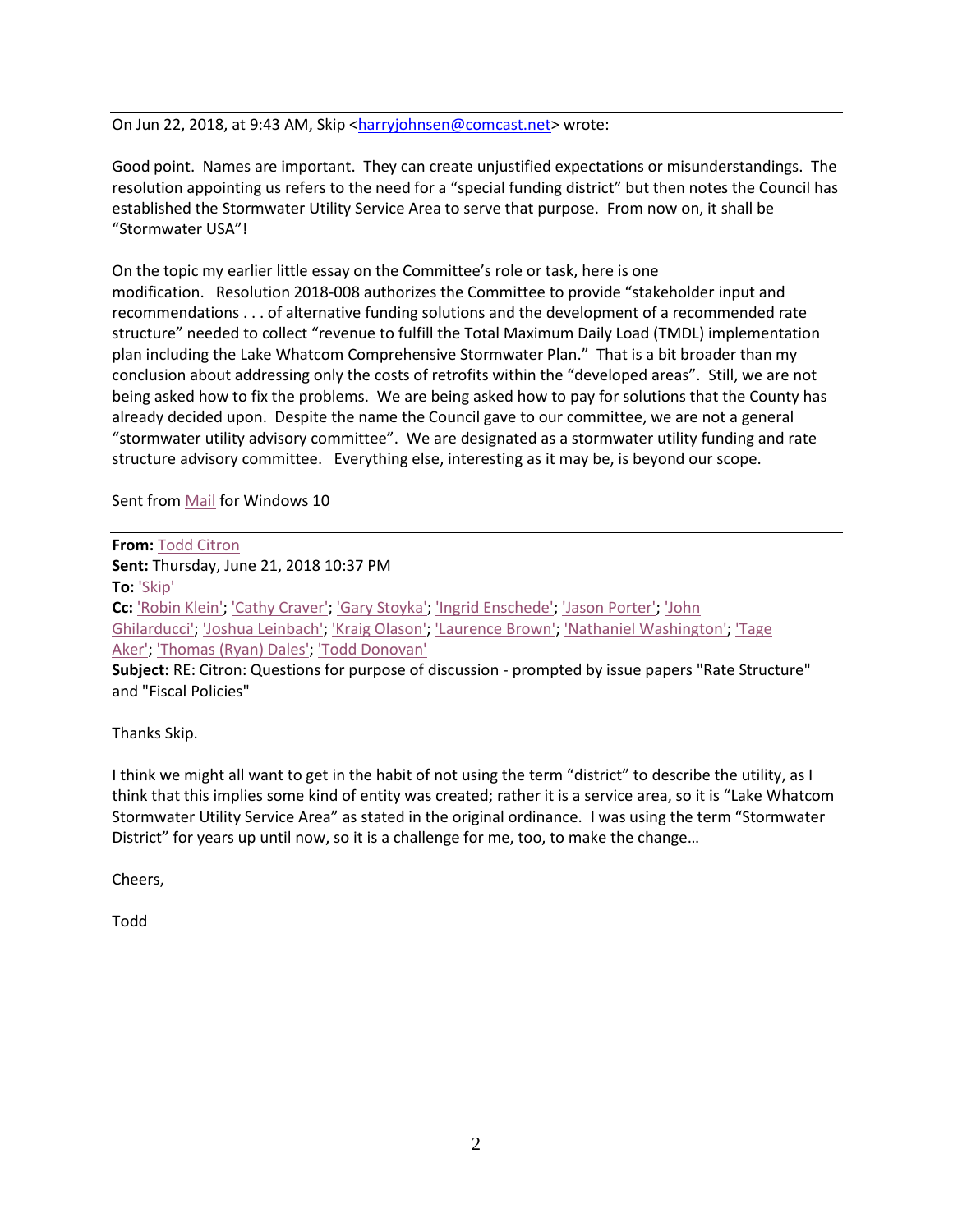#### **From:** Skip [<harryjohnsen@comcast.net>](mailto:harryjohnsen@comcast.net)

**Sent:** Thursday, June 21, 2018 10:39 AM

**To:** [todd@zoodle.com](mailto:todd@zoodle.com)

**Cc:** Robin Klein [<RKlein@co.whatcom.wa.us>](mailto:RKlein@co.whatcom.wa.us); Cathy Craver [<CCraver@co.whatcom.wa.us>](mailto:CCraver@co.whatcom.wa.us); Gary Stoyka [<GStoyka@co.whatcom.wa.us>](mailto:GStoyka@co.whatcom.wa.us); Ingrid Enschede [<IEnsched@co.whatcom.wa.us>](mailto:IEnsched@co.whatcom.wa.us); Jason Porter [<jporter@cob.org>](mailto:jporter@cob.org); John Ghilarducci [<johng@fcsgroup.com>](mailto:johng@fcsgroup.com); Joshua Leinbach [<JLeinbac@co.whatcom.wa.us>](mailto:JLeinbac@co.whatcom.wa.us); Kraig Olason [<KOlason@co.whatcom.wa.us>](mailto:KOlason@co.whatcom.wa.us); Laurence Brown [<BODbrown@SuddenValley.com>](mailto:BODbrown@SuddenValley.com); Nathaniel Washington [<natwash46@gmail.com>](mailto:natwash46@gmail.com); Tage Aker [<tagea@fcsgroup.com>](mailto:tagea@fcsgroup.com); Thomas (Ryan) Dales [<ryan.dales@wwu.edu>](mailto:ryan.dales@wwu.edu); Todd Donovan [<TDonovan@co.whatcom.wa.us>](mailto:TDonovan@co.whatcom.wa.us)

**Subject:** Re: Citron: Questions for purpose of discussion - prompted by issue papers "Rate Structure" and "Fiscal Policies"

Fellow Committee members, staff and consultants:

At the public comment sections of each of the Committee meetings held so far there have been questions or comments along the lines of: "Has the County Council directed the committee to consider only a fee on developed properties?" "Can the Committee recommend other options?" "Is this all a done deal and you are only going through the motions?" "Why are you only looking at developed property when the TMDL report itself identifies the Nooksack diversion as the largest source of phosphorus inputs into the Lake?"

When we (Committee members, county staff, consultants) answer these questions with good faith, wellmeaning assurances that "nothing has been decided" or that "all options are on the table" I think we are unintentionally misstating or overstating the role of the Committee and the task we have been assigned. It is my understanding that much has been decided and that our role is limited.

Based on what I have learned about the process and background so far, here is what I understand our task to be (**Please** correct me if I misunderstand any of this):

Under the state implementation of the federal Clean Water Act if a body of water is listed as failing to meet particular water quality standards (the 303d listing), the state and affected local governments must come up with a plan to address both point sources (like a discharge pipe from a chemical plant) and non-point sources (like the diffuse runoff from all our homes, roads and other development). Rather than requiring a specific allowable "discharge" from each of our "non-point" properties, the regulators set an aggregate load for all the properties as a group. This aggregate is the Total Maximum Daily Load (TMDL) and it describes a result or goal, not a method of achieving the goal. But it may contain recommendations for ways to reach the goal. The TMDL is then included in a permit that tells the County that it must achieve the goal by a certain date. This is the National Pollutant Discharge Elimination System (NPDES) permit (or maybe it is a "stormwater permit"; it doesn't seem to matter). In addition to setting the TMDL, the Permit requires the County to adopt and implement a plan to reach the TMDL goal. At that point the "recommendations" of the TMDL document effectively become requirements of the Permit.

The conditions for the Lake Whatcom Permit have been negotiated between the County (and Bellingham as well) and the state Department of Ecology. One of the conditions (currently a "recommendation" but soon to become a Permit requirement) is: "The city of Bellingham and Whatcom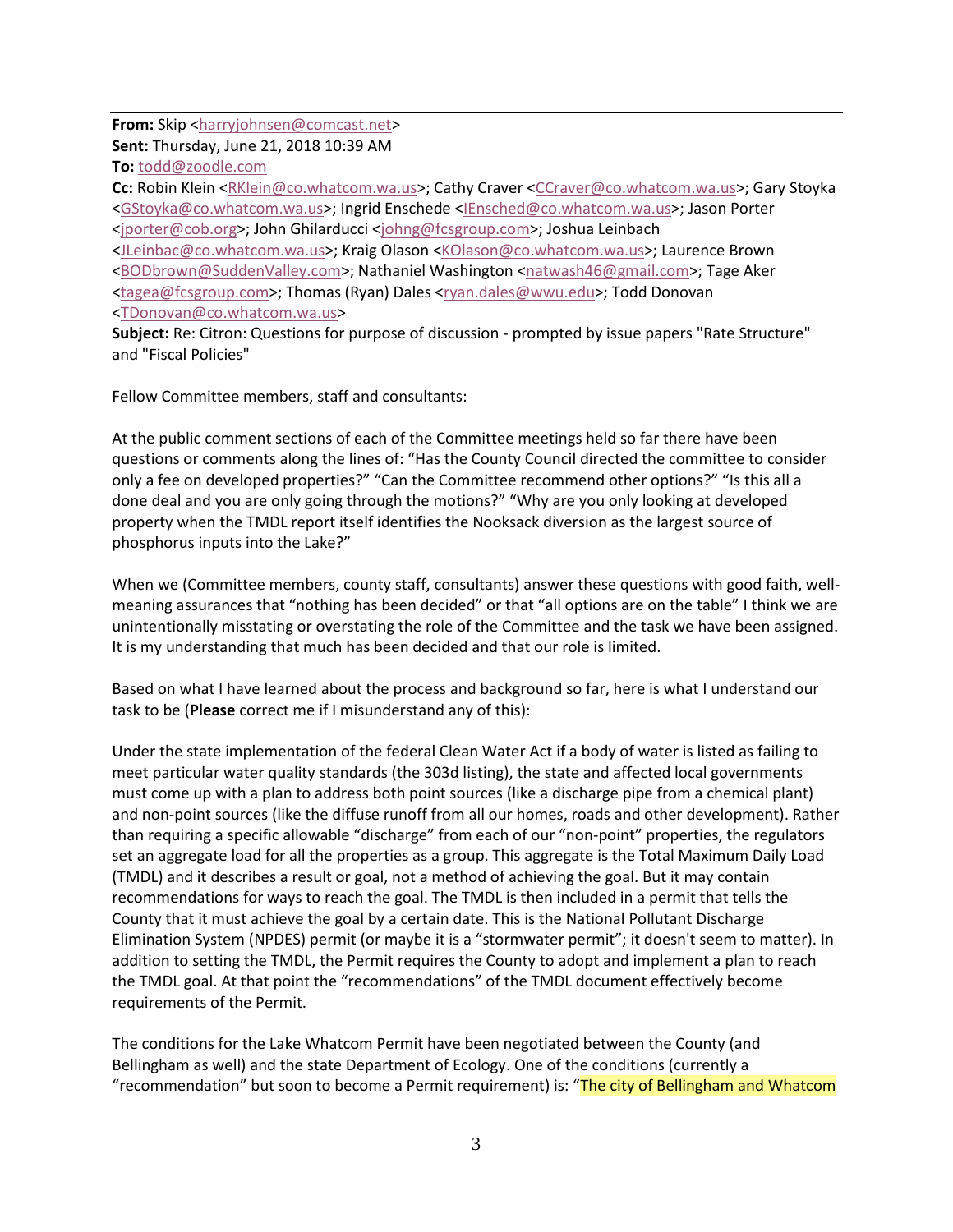County need to develop plans to retrofit existing development to remove 87% of the phosphorus that is being generated in excess of what forested lands would generate." Lake Whatcom Watershed Total Phosphorus and Bacteria TMDLs, p.16

This is where the Committee comes in. We are asked to develop and recommend a rate structure that will fund the currently unfunded portion of the cost of implementing an existing plan to retrofit *existing development* to remove 87% of the phosphorous that is being generated by those developed lands.

That's it. We aren't being asked to recommend renegotiation of the TMDL and Permit to shift the focus to undeveloped lands or to the Nooksack diversion. We aren't being asked to come up with a different plan or better method to address phosphorous pollution. There is a plan (the 2017 Lake Whatcom Comprehensive Plan Stormwater Capital Improvement Update – also called the "Herrera Plan"). Even though the County uses a variety of taxes and resources contributed by all County property owners (thus greatly reducing the cost to watershed property owners), there isn't enough money to fund the plan. The Council has decided to form the Stormwater District as a means of funding the shortfall. They appointed us to recommend to them a fair and equitable way to do that. Presumably there are lots of ways to structure the rates to accomplish that. The rate structure itself is not a "done deal". The Council hasn't instructed us to only charge the developed properties, but it has told us that the problem to be addressed is limited to the discharge from those properties. That is a "done deal". It is a permit requirement, or soon will be. There undoubtedly are other problems in the watershed, including other sources of phosphorus, but we have been asked to address only a portion of the problem: the portion that the scientists tell us is generated by the way we have developed, occupy and use our properties. I think that is probably why the Council appointed a citizen group rather than a panel of scientists or professionals. We are unwittingly the source of a problem we neither intended to create nor even knew might exist when we bought our properties or built our homes. But it is now a recognized problem and the Council wants to know how we think the costs of addressing it should be allocated. There are plenty of other problems to solve but we have been asked only about this one.

Again, if my reading of this stuff is wrong or too narrow or just plain silly, please let me know.

Harry Johnsen